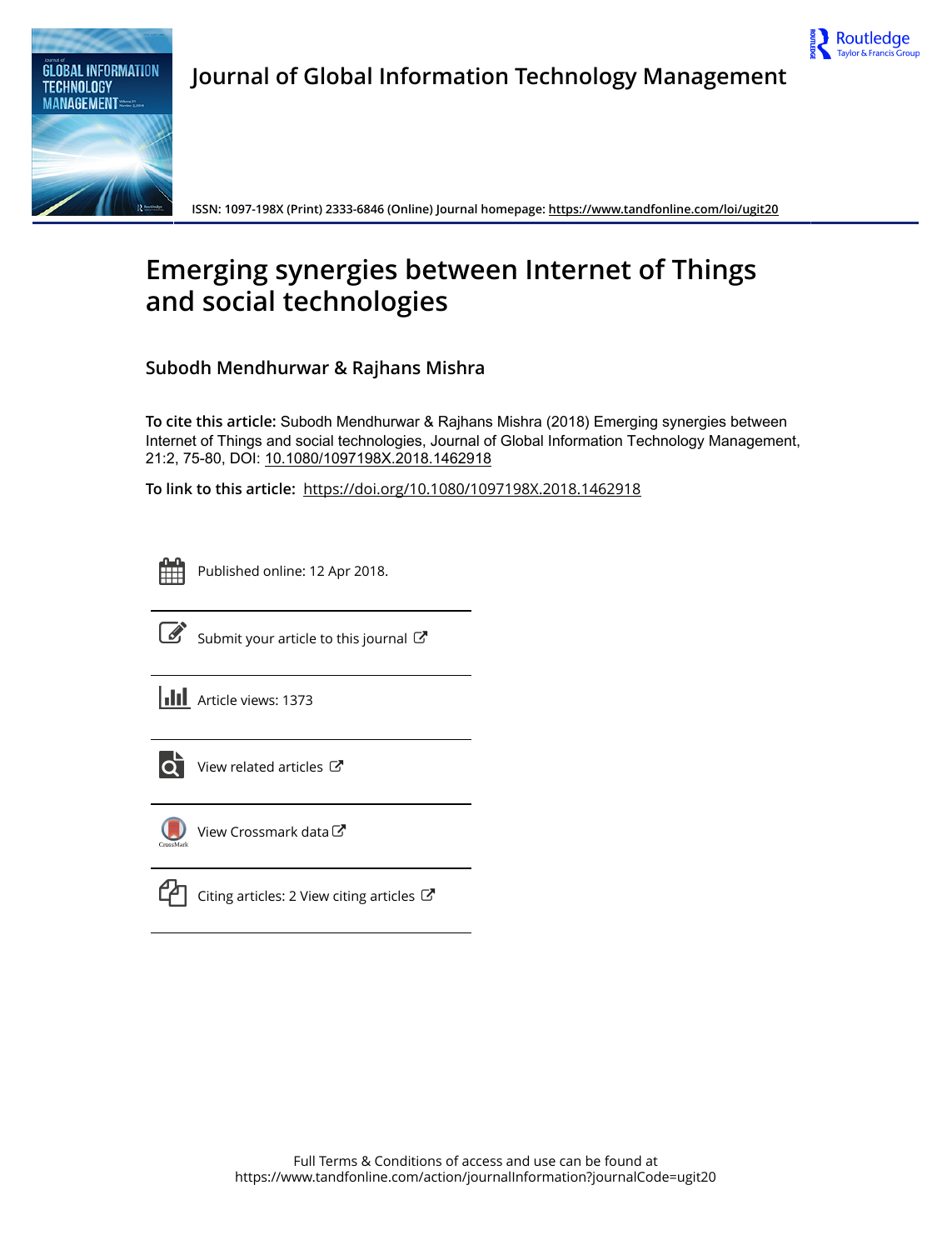$\blacktriangleright$  Routledge Taylor & Francis Group

Check for updates

# Emerging synergies between Internet of Things and social technologies

Subodh Mendhurwar and Rajhans Mishra

Information Systems Area, Indian Institute of Management Indore, India

#### ABSTRACT

This essay discusses the phenomena of amalgamation of two prominent technologies: Internet of Things (IoT) and Social technologies. IoT devices are primarily used for connectivity between physical objects while Social technologies are responsible for collaboration and social interaction. The domain of Social Internet of Things (SIoTs) points toward social interactions of IoT devices. This phenomenon will further enhance the collaboration capabilities of IoTs to deliver huge amounts of human–computer interactions with very limited interventions from humans. Thus, high degrees of human–computer interfaces can be created among physical objects by enabling them with human-like capabilities and social interactions. In this context, we discuss relevant research developments, contextually analyze the drivers and challenges of SIoTs, and describe some interesting business use cases along with suitable recommendations going forward.

#### **KEYWORDS**

Social Internet of Things; technology convergence; cyber-physical-social systems

## Introduction

<span id="page-1-2"></span>In recent times, we have been witnessing rapid growth in the adoption of Internet of Things (IoT) and Social media technologies. Traditionally, IoT aims to foster ubiquitous connectivity amongst industrial equipment as well as everyday objects, thereby allowing businesses to explore new ways of creating and delivering value (Atzori, Iera, & Morabito, [2010](#page-5-0)). On the other hand, Social technologies help increase collaboration between people, permitting organizations to explore innovative ways to engage with their stakeholders. Though apparently from different domains, in this era of technology convergence, there appear to be growing synergies between IoT and Social technologies (Atzori, Iera, & Morabito, [2014](#page-5-1); Atzori, Iera, Morabito, & Nitti, [2012](#page-5-2)).

<span id="page-1-7"></span><span id="page-1-6"></span><span id="page-1-5"></span><span id="page-1-4"></span><span id="page-1-3"></span><span id="page-1-1"></span><span id="page-1-0"></span>The emanating overlap between IoT and Social technologies has been pointed out in recent literature, with researchers (e.g., Zhang, Jin, & El Baz, [2015\)](#page-6-0) predicting such integration will help evolve innovative sensing and computing capabilities. The extension of social relationships to share contextual data that permit better coordination between humans and smart devices (Ortiz, Hussein, Park, Han, & Crespi, [2014](#page-6-1)) shapes the development of Social IoT, a form of cyber–physical social system (Ali, [2015;](#page-5-3) Ning et al., [2016](#page-6-2)). While some researchers are addressing the complexities (e.g., Asl, Iera, Atzori, & Morabito, [2013\)](#page-5-4) to realize such technology integration, others are analyzing challenges likely to arise thereof (e.g., STOA, [2016](#page-6-3)). In the early phases of any promising initiative, sense-making efforts are required to delineate hype from reality. In this article, we trace the relevant historical background to identify drivers of growing synergies between IoT and Social technologies, analyze state-of-the-art developments, outline the potential, summarize challenges, and propose a way forward. We also highlight use cases that could be of direct relevance to industry.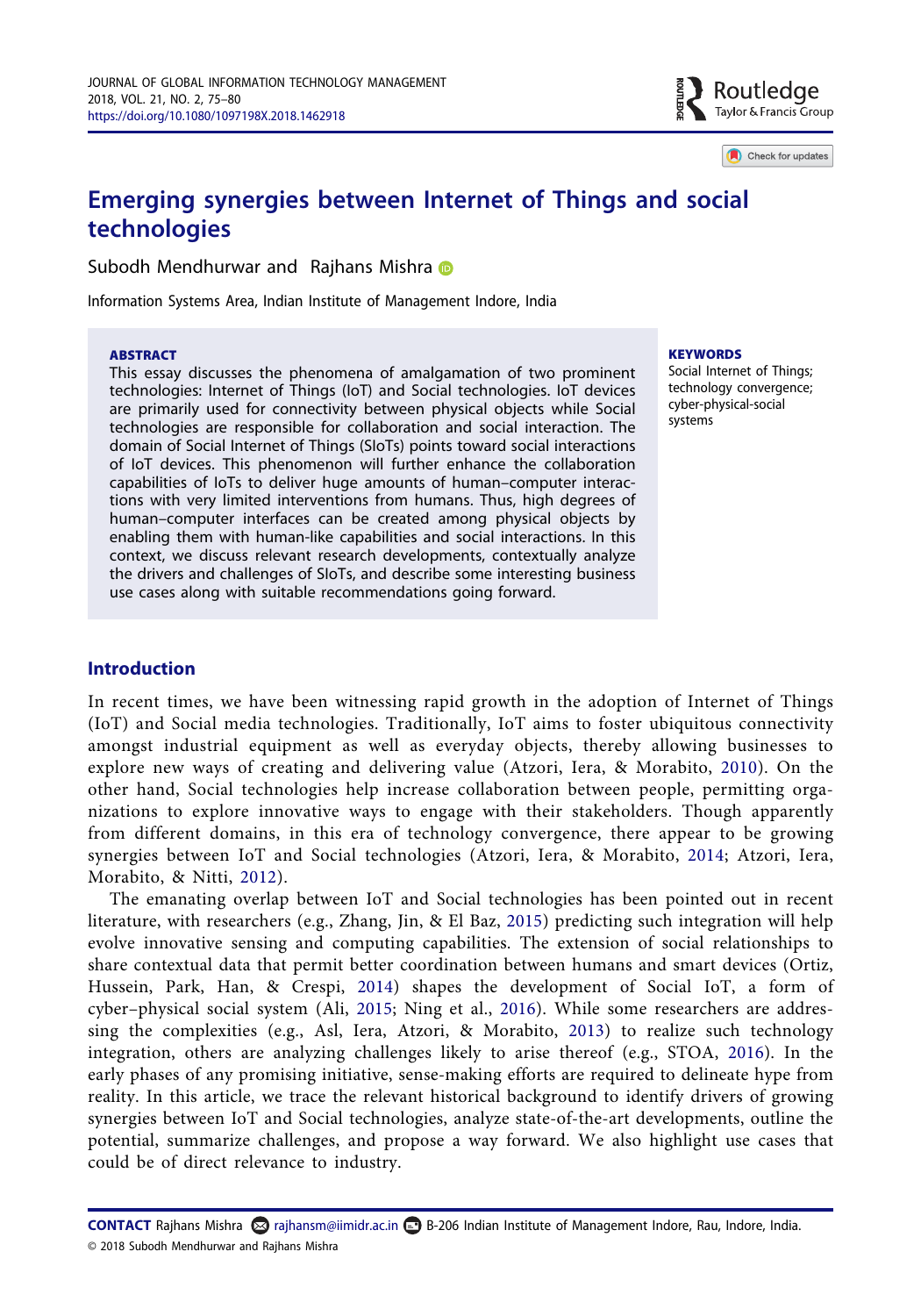#### Historical background

The basic IoT concept envisages connectivity between everyday objects, leading to collective wisdom that enables paradigmatic upheaval of user experience. Prior to the evolution of IoT, multiple attempts were made over the years in different contexts to integrate systems or machines through the existing connectivity mechanisms that leveraged specific protocols. Given the proprietary nature of their inter-connections, such endeavors were plagued with drawbacks entailing inherent incompatibilities, significant configuration and maintenance efforts, escalating costs, and lack of scalability. To overcome such limitations, IoT now promulgates standards-based connectivity that envisages Intranet of Things, growing to Extranet of Things, IoT, and Internet of Everything (Uckelmann, Harrison, & Michahelles, [2011](#page-6-4)).

<span id="page-2-2"></span>Kevin Ashton coined the term "Internet of Things" (Frost, [2015](#page-5-5)); and Cisco (2008–2009) declared that since IoT was born, the number of "things" have exceeded the number of people on Internet – reaching the Gartner's "Peak of Inflated Expectations" in 2014. Most industry analysts predict between 25 and 50 billion IoT devices by 2020. The strategic importance of IoT has hardly gone unnoticed by researchers, organizations, regulators, and governments. The affordances of new sensing, analyzing, and responding capabilities promised by IoT technologies have led to widespread anticipation of blurring traditional industry demarcations. Such considerations are based on the objectification of actors leveraging social and network connections, leading to intermediation through changing roles of value ecosystem players, thereby leading to the evolution of new business models. This obviously raises various possibilities across functional areas (Atzori et al., [2010\)](#page-5-0), including operations, manufacturing, health–safety–environment, service provision, product support, sales, marketing, etc. from the point of view of providers, while allowing customers to optimize their utilization and expenses (e.g., Smart Metering) and leverage the technology for delivering next levels for human benefits (e.g., ambience assisted living).

From an architectural perspective, IoT is at the intersection of semantic-oriented, internet-oriented, and things-oriented visions (Atzori et al., [2010;](#page-5-0) Kortuem, Kawsar, Sundramoorthy, & Fitton, [2010](#page-5-6)), and comprises of four broad layers – devices, connectivity, data analysis, and applications, each with unique challenges and opportunities. Some researchers draw parallels from compounding acceleration curves in the adoption of Internet, starting with early usage limited to the scientific community, followed by select businesses and then widespread general-purpose usage as social collaboration capabilities are enhanced. In a similar vein, it is expected that the adoption of IoT in a true-sense will proliferate as it encompasses collaboration capabilities across devices and humans. Just like Web 1.0 with static content had limited appeal, till interactive content and social networking services blew the lid off the Internet; growing connection of smart devices, through social capabilities closely related to semantic web technologies, can help accelerate adoption and fulfillment of the potential of IoT.

#### State-of-the-art

Though what constitutes IoT seems to be generally known, wider consensus on what precisely defines IoT and demarcates it from technologies that provide similarly enhanced capabilities seems to be still evolutionary. The IoT device layer typically comprises of sensors, actuators or "things", which with enhanced analytical computing capabilities, "cyber-enable" the physical or "real-world" object they interact with. Traditionally, such elements leverage specialized local network capabilities to route their data through a gateway device, which in turn interfaces with other networks of elements or computing devices (Frost, [2015\)](#page-5-5).

<span id="page-2-1"></span><span id="page-2-0"></span>With increasing technology affordances, the abilities of elements that interface physical objects with the cyber-world seem to be growing. Some of these elements connect to specialized cloud networks or the internet. The more advanced ones, i.e., "smart objects", promise context-awareness (of activities, processes, and policies), support representations (based on functions, rules, and workflows), and can collaborate with other similar smart objects (Kortuem et al., [2010\)](#page-5-6).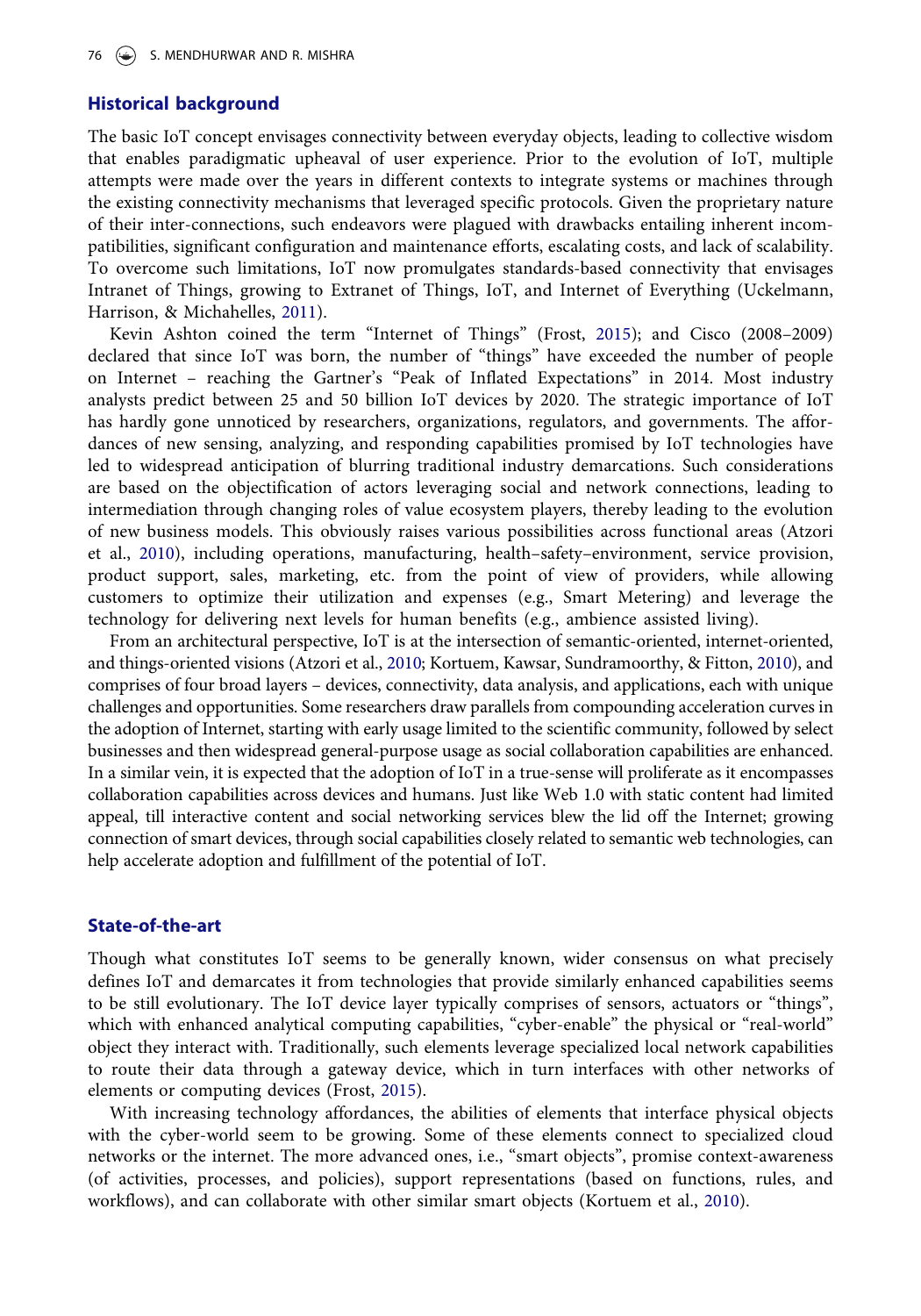<span id="page-3-2"></span>Recent research envisages provisioning enhanced capabilities in such smart objects, so that resulting "social objects" can initiate collaborations, evolve, and manage their relationships without requiring human interventions. Literature points to propositions that permit social objects to dynamically build their networks, while also leveraging and participating in human social networks (Atzori et al., [2012\)](#page-5-2). For example, Kranz, Holleis, and Schmidt [\(2010](#page-6-5)) and Atzori et al. ([2012\)](#page-5-2) have investigated the integration-potential of IoT with humans and their social network building blocks (like identity, conversations, sharing, presence, relations, reputations, and groups). Kietzmann, Silvestre, McCarthy, and Pitt [\(2012](#page-5-7)) described it as the next level of ubiquitous computing, to bridge gaps between real and virtual worlds, through closed loop sensing–cognition–actuation.

<span id="page-3-1"></span>Atzori et al. ([2012,](#page-5-2) [2014\)](#page-5-1) introduced the concept of "Social Internet of Things (SIoT)" considering three-staged maturity evolution: (i) "Res sapiens" objects, which push information about their state, to drive interoperability and communication with human social networks, e.g., Web of Things (WoT) based on Device Profile for Web Services (DPWS), Representational State Transfer (RESTful) application programming interfaces (APIs), Thing-REST, etc., (ii) "Res agens" objects, which communicate at the application layer with each other and humans displaying environmental awareness and pseudo-social behavior, e.g., Blog-jects, and (iii) "Res socialis" objects, which showcase social collaboration amongst themselves and self-build social networks. Such relationships among objects can be based on various criteria, e.g., based on same manufacturer – "Parental object relationship" (POR), owner – "Co-location object relationship" (C-LOR), proximity/relation – "Co-work object relationship" (C-WOR), "Ownership object relationship (OOR), "Social object relationship" (SOR), etc. (Atzori et al., [2012;](#page-5-2) Atzori et al., [2014](#page-5-1)).

<span id="page-3-3"></span><span id="page-3-0"></span>Researchers, like Pticek, Podobnik, and Jezic [\(2016\)](#page-6-6), considered such social networking of machines, as a separate but somewhat overlapping concept to IoT. In a parallel stream of thought, while IoT focuses on device communication without human involvement, the Human Agent Collectives (Jennings et al., [2014\)](#page-5-8), a class of socio-technical systems, consider human involvement even in data acquisition and processing; with increased co-operation between humans and systems. Such environments are typically considered part of the emerging cyber–physical–social ecosystems.

Advances across research areas like semiconductors, nanotechnologies, mobile computing, artificial intelligence, analytics, etc. allow conceptualization of innovative value propositions, bridging hereto unrelated developments. This permits researchers to propose several variants, extensions, integrations, and adaptations of technologies, evangelizing benefits in appropriate contexts.

#### Potential

In this section, we discuss few interesting use cases across industries with respect to SIoT. Given significant mobile penetration, a smart IoT device (e.g., a smart phone) is a clear choice of use for the socially active generation. This in itself showcases the emerging proximity of IoT and Social technologies. Multimedia-enabled sensing capabilities coupled with social networks allow sharing of text, images, audios, and videos in near real time, as never before. A wide range of available connectivity options ensures that devices can discover and network with each other, albeit primarily driven at this stage through human intervention. We are witnessing the emergence of more automatic information sharing through a plethora of applications like those uploading health and fitness data to cloud networks, some leveraging such generic mobiles, while others rely on IoT wearables.

With social networking applications releasing versions for business use and the growing use of social networks by businesses for a wide spectrum of functions – it would not be out of order to expect the growing use of some forms of fusion between IoT and social technologies. An example is social recommenders, which leverage similarity or connectedness between friend profiles to make contextually relevant offers based on locational intelligence. Furthermore, the increased linkages of transactional capabilities with financial services options, and growing ecosystems of a variety of intermediaries, compound the possibilities.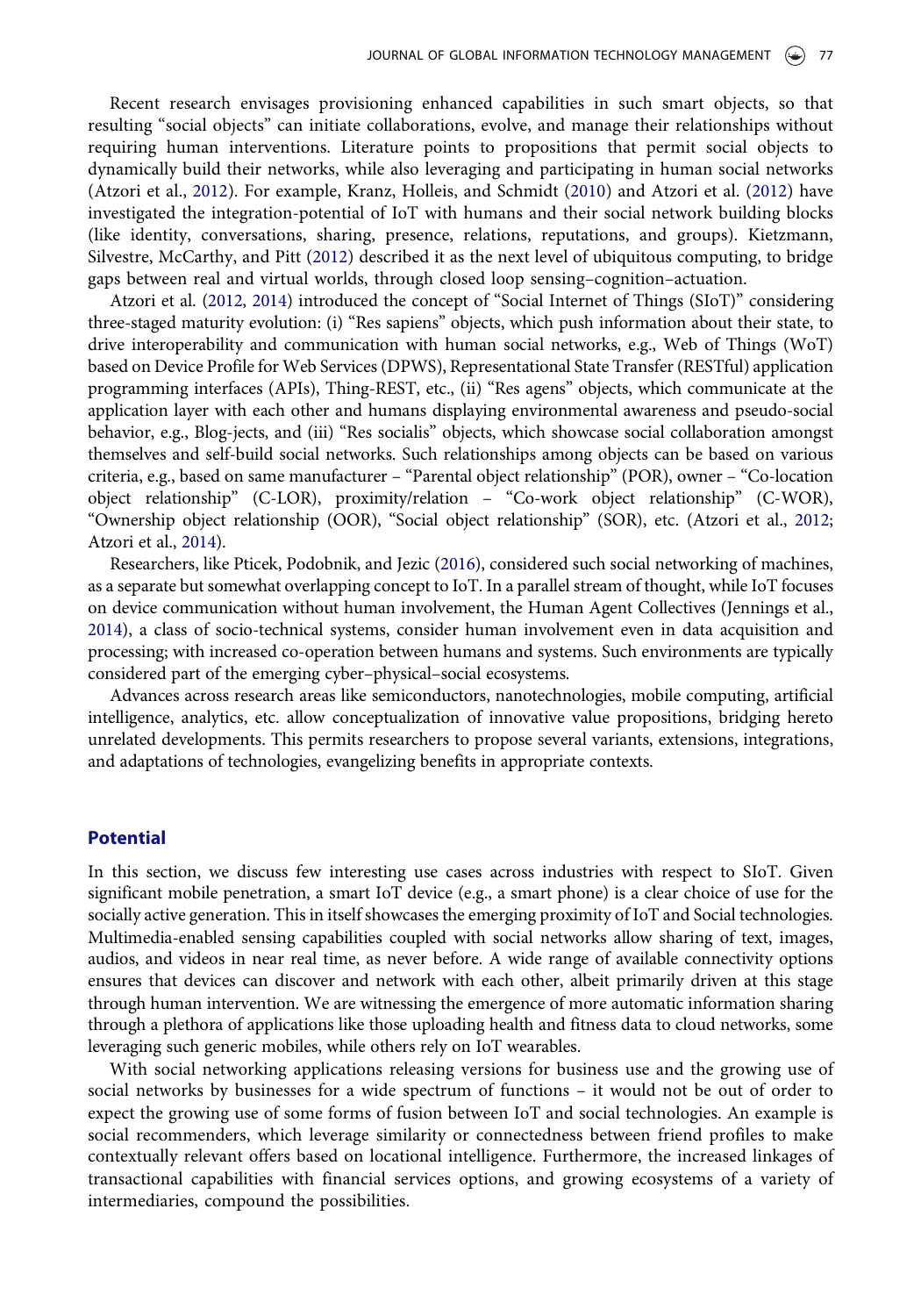Similarly, recommendations may emerge from in-built IoT intelligence in Consumer Packaged Goods for after-sales service, based on self-analysis of condition and statistical predictions, while also leveraging comparative information from similar devices. The literature abounds with Social IoT enabled home-automation use cases aimed to provide higher quality of living, some of which can be especially relevant for the elderly and people with different disabilities. In another context, such capabilities could be beneficial for industrial equipment as well, e.g., machines that self-learn leveraging or enhancing "others' experience" to optimize maintenance costs and drive higher productivity.

In public spaces like airports, malls, etc., we are witnessing growing interest in IoT devices, coupled with social analytics, to personalize offerings for patrons. For example, some airports seem keen to explore the potential of IoT and cognitive analytics technologies for weaving constellations of values to enhance customer experience during departures and arrivals, in conjunction with social networked mobile technologies apparently leveraged for both formal communication as well as promotional intent. Illustrative use cases include – IoT devices like cameras coupled with video analytics automatically take stock of the number of passengers in various sections of the airport, communicate with similar devices, trigger notifications to management and providers to augment facilities in required sections, as well as inform passengers, based on their needs or preferences, to reconsider usage of such sections; leading to optimal service delivery, e.g., security checks, baggage management, etc. Some researchers have proposed Social Internet of Vehicles. In a larger e-Governance/Smart Cities context, multiple social objects across the city could collaborate with each other to exchange and analyze information, ensuring appropriate proactive response to a wide range of scenarios ranging from traffic congestions, accidents, to law and order situations, as well as environmental and emergency response systems (Raj & Raman, [2017](#page-6-7)).

<span id="page-4-0"></span>Thus, the synergies between social and IoT devices unleash significant potential starting with the use cases that could be of relevance to industry in the near future, to those promising esoteric benefits in the form of fairly advanced cyber–physical–social intelligence.

#### Challenges and way forward

While we have discussed several benefits of Social IoTs with respect to connectivity and collaboration, there exist multiple catalysts that can potentially accelerate the synthesis of social and IoT technologies. There are many issues to be addressed, to ensure seamless integration and collaboration. Probably, the foremost challenges are currently technical in nature, starting with the necessity for universal adoption of open standards to bear seamless interfaces. Multiple methods have been proposed to help social objects automatically identify potential partners, initiate and establish connectivity, and manage relationships. Though standards are emerging across the layers, currently integration still tends to rely on vendor or application specific methods. Part of the problem, is that the core technologies are nascent in nature, aspiring to deliver innovative capabilities that span diverse realms like power consumption, sensory capabilities, social, contextual, man-machine interfaces, etc.

Another crucial aspect that merits due consideration is the enormity of security concerns, especially with visions that encompass everything connected to everything. Closely associated privacy capabilities are needed to permit individuals or machines to exert the desired degree of control over data they choose to share.

The growing capabilities of Cyber–Physical Social Systems and Artificial Intelligence technologies (STOA, [2016](#page-6-3)) is another frontier, especially in the context of the expected nature of their potential relationships with and impact on humans. There appears to be some time before futuristic technology advances can provision such social machines with adequate capabilities that may rival human potential, in areas like automated transportation, production, medical care, agriculture, emergency response services, etc. The more imminent questions relate to whether unabated investments in such research are likely to continue, despite fluid economics with uncertainty in technology cycles similar to the case of Artificial Intelligence triggering a phenomenon called "AI Winter" (decrease in funding and interest in Artificial Intelligence for some time, followed by renewed interest). In the context of Social IoTs,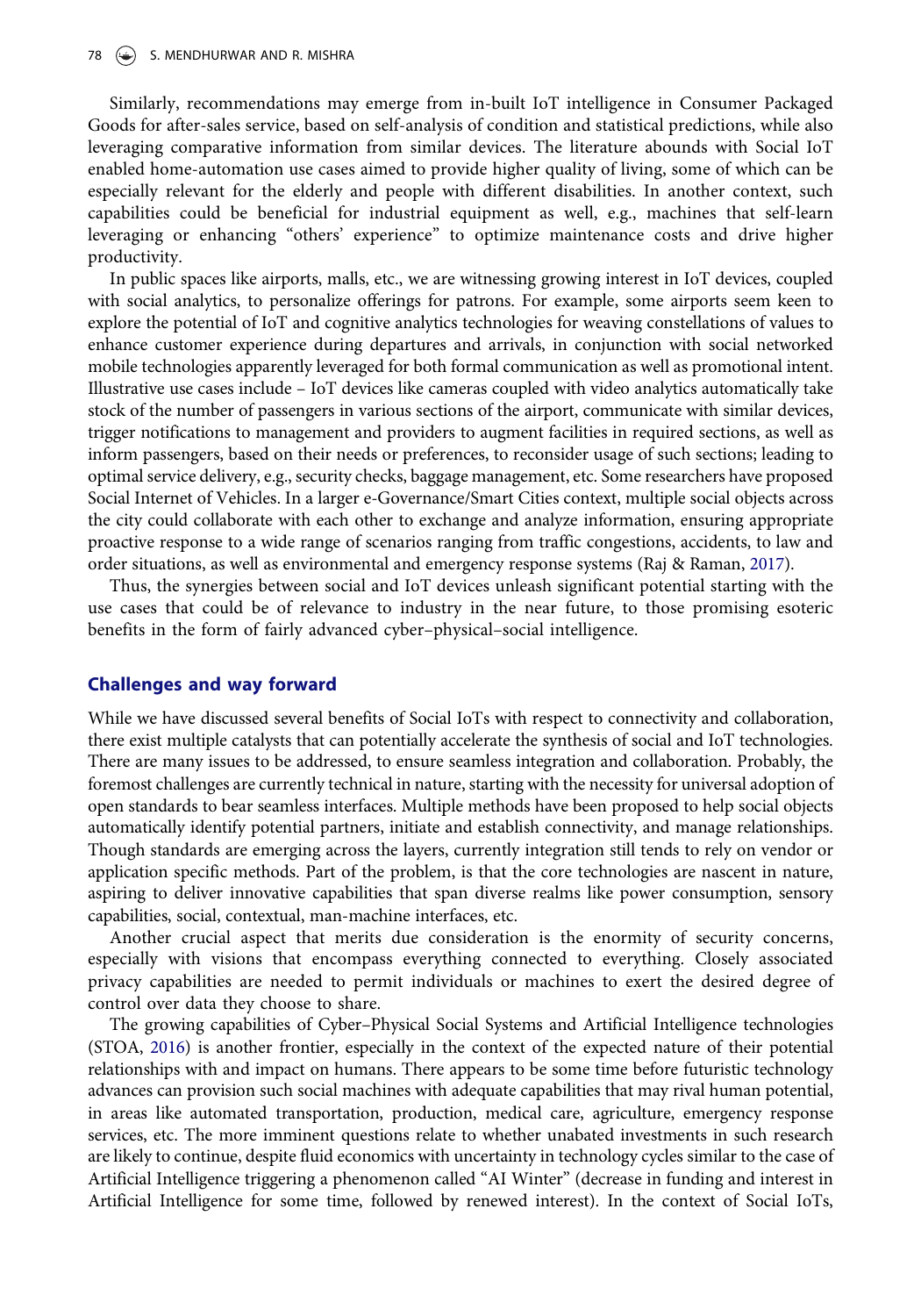understanding of business use cases, benefits and business models may require more detailed research to define the tangible outcomes of future investments.

## Global implications

Given that both IoT and Social technologies aim to deliver global consequences, the growing synergies between these technologies can be expected to be part of the larger global information technology phenomena, being experienced at individual, organizational and societal levels. Across the world, firms are keenly pursuing digital business strategies heralding transformational initiatives that tend to enhance digital options for creating and capturing higher value with their ecosystem stakeholders. Similarly, governments across countries are exploring digitalization in line with their socio-economic strategies ranging from poverty elimination to enhanced citizen experiences. Social and IoT technology convergence can buttress such initiatives through promises of enhanced "globally seamless connectedness", enabling cascaded benefits in terms of enhanced efficiencies that facilitate contextual communication, collaboration and learning.

Such requirements pose several ramifications from the global information technology research perspective. These include evolution of the next generation storage, computing and communication structures that integrate traditional IT systems, cyber-enabled hitherto physical systems as well as humans. It may transform the existing ecosystem of prevalent technologies such as ERP, CRM, and supply chain management solutions. Entirely new definitions and frameworks for information security and privacy may also be required in the future.

There will be a need for the coalescence of diverse technology capabilities, to ensure required levels of autonomy and control. Besides enhancements in traditional IT architectural and design representation techniques to cover such diverse elements; the current development, data management and analytics, and testing methods will need to be augmented, especially in the context of the evolving criticality of applications that are likely to demand such integration.

## **ORCID**

Rajhans Mishra Dhttp://orcid.org/0000-0001-9413-8075

#### References

- <span id="page-5-3"></span>Ali, D. H. ([2015\)](#page-1-0). A social Internet of Things application architecture: applying semantic web technologies for achieving interoperability and automation between the cyber, physical and social worlds (Doctoral dissertation), Institute National des Telecommunications).
- <span id="page-5-4"></span>Asl, H. Z., Iera, A., Atzori, L., & Morabito, G. [\(2013,](#page-1-1) December). How often social objects meet each other? Analysis of the properties of a social network of IoT devices based on real data. Global Communications Conference (GLOBECOM), 2013 IEEE (pp. 2804–2809). IEEE. Atlanta, GA USA.
- <span id="page-5-0"></span>Atzori, L., Iera, A., & Morabito, G. ([2010](#page-1-2)). The internet of Things: A survey. Computer Networks, 54(15), 2787–2805. doi[:10.1016/j.comnet.2010.05.010](http://dx.doi.org/10.1016/j.comnet.2010.05.010)
- <span id="page-5-1"></span>Atzori, L., Iera, A., & Morabito, G. [\(2014](#page-1-3)). From" smart objects" to" social objects": The next evolutionary step of the internet of things. IEEE Communications Magazine, 52(1), 97–105. doi[:10.1109/MCOM.2014.6710070](http://dx.doi.org/10.1109/MCOM.2014.6710070)
- <span id="page-5-2"></span>Atzori, L., Iera, A., Morabito, G., & Nitti, M. [\(2012\)](#page-1-4). The social Internet of Things (siot)–When social networks meet the Internet of Things: Concept, architecture and network characterization. Computer Networks, 56(16), 3594–3608. doi[:10.1016/j.comnet.2012.07.010](http://dx.doi.org/10.1016/j.comnet.2012.07.010)
- <span id="page-5-5"></span>Frost, S. L. [\(2015\)](#page-2-0). Internet of things (No. LA-UR-15-23789). Los Alamos National Laboratory (LANL).
- <span id="page-5-8"></span>Jennings, N. R., Moreau, L., Nicholson, D., Ramchurn, S., Roberts, S., Rodden, T., & Rogers, A. [\(2014\)](#page-3-0). Human-agent collectives. Communications of the ACM, 57(12), 80–88. doi[:10.1145/2692965](http://dx.doi.org/10.1145/2692965)
- <span id="page-5-7"></span>Kietzmann, J. H., Silvestre, B. S., McCarthy, I. P., & Pitt, L. F. ([2012\)](#page-3-1). Unpacking the social media phenomenon: Towards a research agenda. Journal of Public Affairs, 12(2), 109–119. doi[:10.1002/pa.1412](http://dx.doi.org/10.1002/pa.1412)
- <span id="page-5-6"></span>Kortuem, G., Kawsar, F., Sundramoorthy, V., & Fitton, D. [\(2010\)](#page-2-1). Smart objects as building blocks for the Internet of Things. IEEE Internet Computing, 14(1), 44–51. doi[:10.1109/MIC.2009.143](http://dx.doi.org/10.1109/MIC.2009.143)